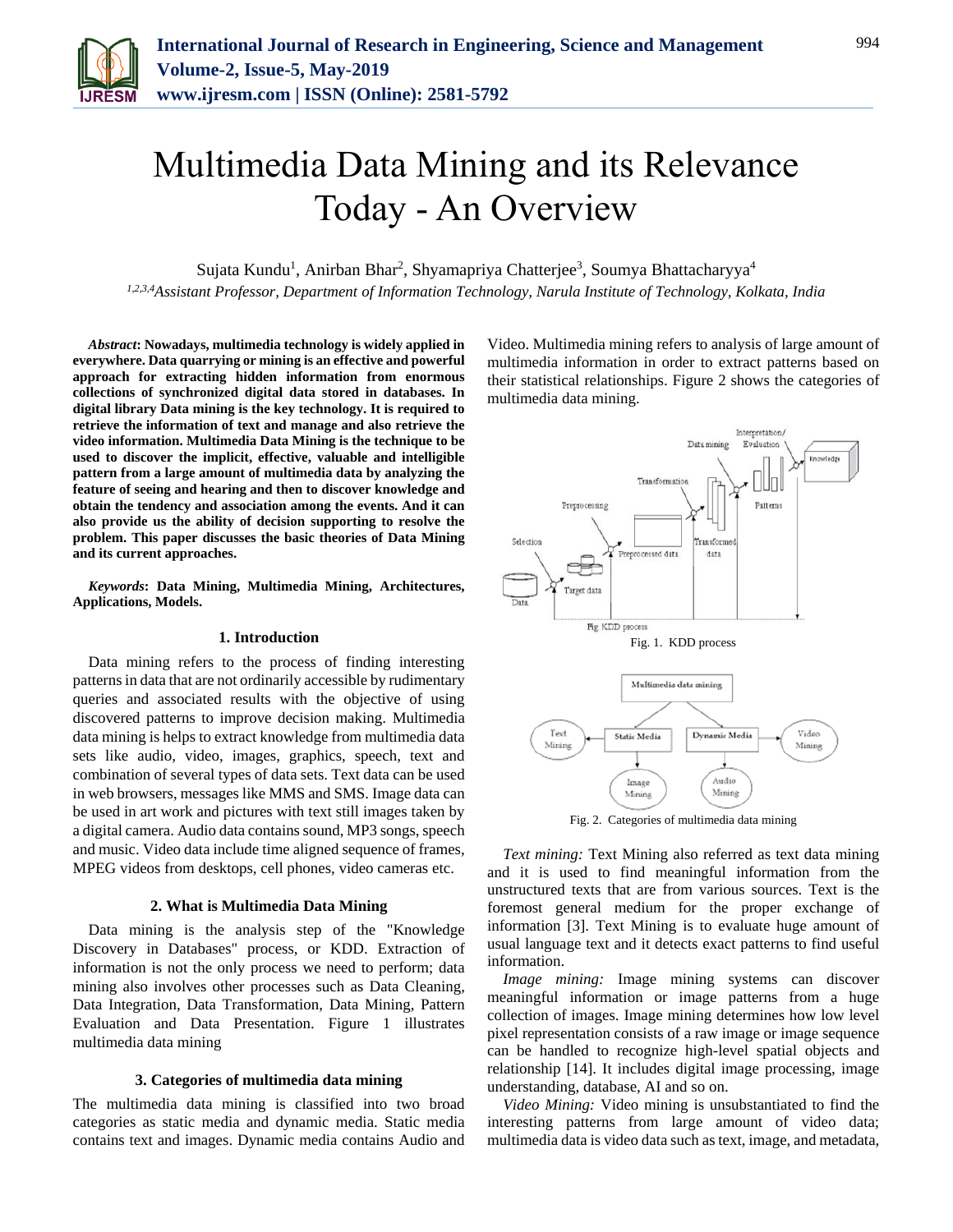

visual and audio. The processing are indexing, automatic segmentation, content-based retrieval, classification and detecting triggers. It is commonly used in various applications like security and surveillance, entertainment, medicine, sports and education programs [15].

*Audio mining:* Audio mining plays an important role in multimedia applications, is a technique by which the content of an audio signal can be automatically searched, analyzed and rotten with wavelet transformation. Band energy, zero crossing rate, pitch period and band-width are often used features for audio processing [2]. It is generally used in the field of automatic speech recognition, where the analysis efforts to find any speech within the audio [11].

# **4. Multimedia databases**

It includes video, images, audio and text media. It can be stored on extended object-relational or object-oriented databases, or simply on a file system. Multimedia is becoming increasingly available on the World Wide Web which can be viewed as a large and distributed multimedia database.

# **5. Multimedia data mining process**

Figure-3 shows present architecture which includes the types of multimedia mining process [19]. Data Collection is the initial stage of the learning system; Pre-processing is to extract significant features from raw data, it includes data cleaning, transformation, normalization, feature extraction, etc. Learning can be direct, if informative types can be recognized at preprocessing stage. Complete process depends extremely on the nature of raw data and difficulty's field. The product of preprocessing is the training set. Specified training set, a learning model has to be selected to learn from it and make multimedia model is more constant.



Fig. 3. Multimedia data mining process

## **6. Data Warehousing**

A data warehouse is constructed by integrating the data from multiple heterogeneous sources. An enterprise data warehouse is a database used for reporting and data analysis. Integrating data from one or more disparate sources creates a central repository of data, a data warehouse. It supports analytical reporting, structured and/or ad hoc queries, and decision making. Data warehousing involves data cleaning, data integration, and data consolidations. The typical extracttransform-load based data warehouse uses staging, data integration, and access layers to house its key functions. The staging layer or staging database stores raw data extracted from each of the disparate source data systems. The integration layer integrates the disparate data sets by transforming the data from the staging layer often storing this transformed data in an operational data store database. The integrated data are then moved to yet another database, often called the data warehouse database, where the data is arranged into hierarchical groups often called dimensions and into facts and aggregate facts.



**7. Multimedia data mining goals and methods**

Dissecting a set of objects, uncovering rules, decision trees, pattern recognition, trend prediction, and dimensionality reduction are some goals in Multimedia data mining [3].

# *A. Dissecting a Set of objects*

The most popular goal in data mining is dissecting a set of objects which is described by high-dimensional data into small comprehensive units, classes, substructures, or parts. These substructures give better understanding and control, and based on suitable information can assign a new situation to one of these classes, which can be classified as supervised or unsupervised. Each object originates from one of the predefined classes and is described by a data vector. But it is unknown to which class the object belongs, and this class must be reconstructed from the data vector. In unsupervised classification (clustering), according to the object content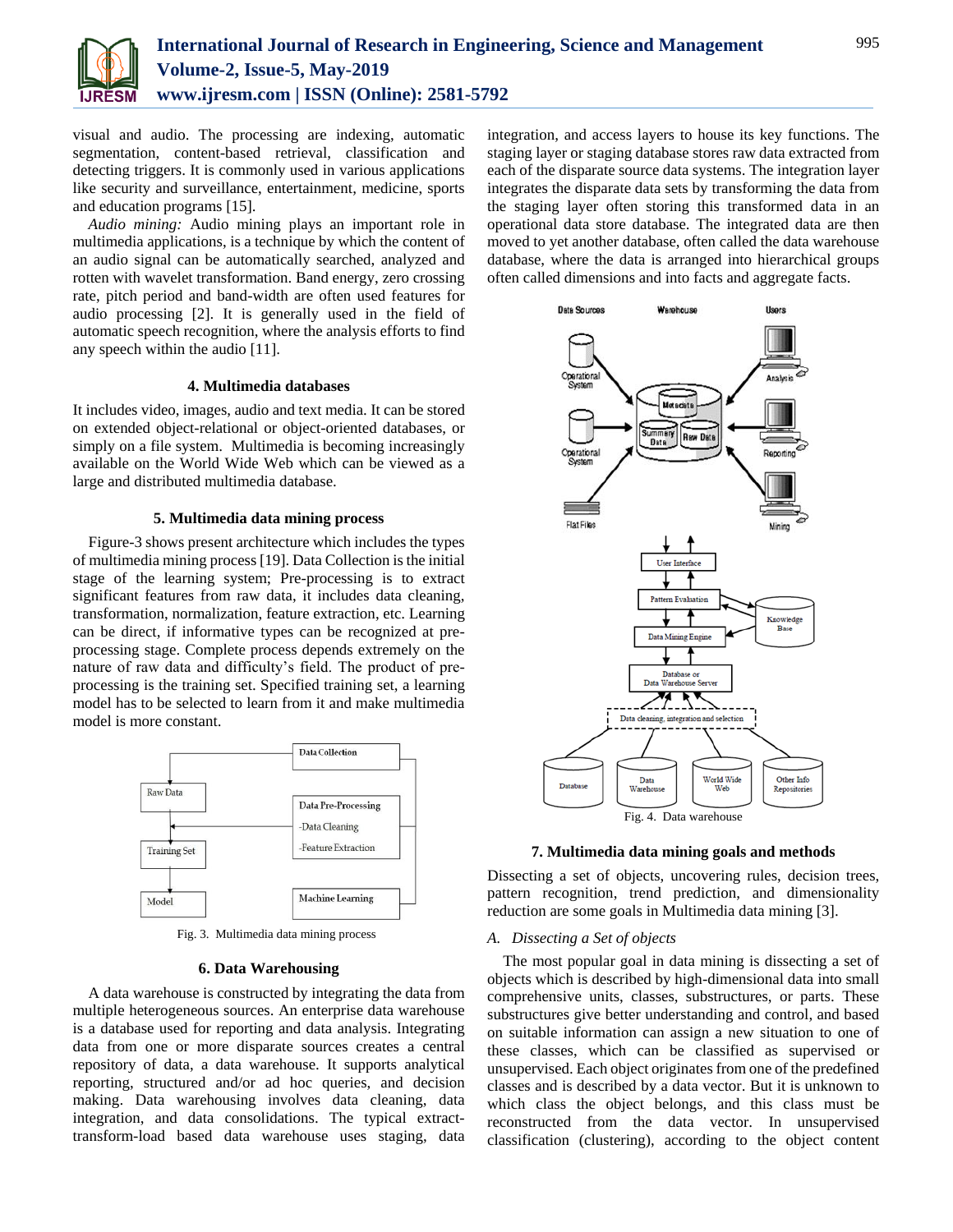

without a priori knowledge a new object is classified into a cluster of objects. It used in multimedia data mining early processes.

# *B. Uncovering rules*

An association rule method is used if goal of multimedia data mining is to be expressed as uncovering interesting rules [3]. An association rule takes a form of an implication  $X \rightarrow Y$ , where X and Y denote antecedent and consequent of the rules respectively. X and Y belong to set of objects I,  $X \cap Y = \Phi$ , and D denotes a set of cases. We describe support s and confidence c as two parameters. The rule  $X \rightarrow Y$  has support s in D, where s% of the data cases in D contains both X and Y and the rule holds confidence c in D, where c% of the data cases in D that support X also support Y. Association rule mining selects rules which have support greater than user-specified minimum support threshold. Confidence of the rule is at least from 0 to 1 confidence threshold. An association rule mining algorithm works in two steps:

- 1. Finds all large item sets that meet the minimum support constraint
- 2. It generates rules from all large item sets that satisfy the minimum confidence constraints.

# **8. Data mining versus multimedia data mining**

Current data mining tools operate on structured data, resides in large relational databases whereas data in multimedia databases are semi structured or unstructured. Compared with data mining, multimedia mining reaches much higher complexity resulting from the huge volume of data, the variability and heterogeneity of the multimedia data such as diversity of sensors, time or conditions of acquisition the content meaning of multimedia is subjective.

*Unstructured data:* It is simply a bit stream. For example, pixel level representation of images, video and audio, and character level representation for text. To extract semantics from this data substantial processing and interpretation are required. It is difficult to interpret the database as this kind of data is not broken down into smaller logical structures.



Fig. 5. Unstructured Data to Structured Data Conversion

# **9. Architectures for multimedia data mining**

The architecture of multimedia data mining has several components like input, multimedia content, spatiotemporal

segmentation, feature extraction, finding the similar patterns and evaluation of results.



Fig. 6. Multimedia data mining architecture

Data collection is the starting point of a learning system, as the quality of raw data determines the overall achievable performance. Then, the goal of data pre-processing is to discover important features from raw data. Data pre-processing includes data cleaning, normalization, transformation, feature selection, etc.

- 1. Input stage comprises which multimedia database is used for finding the patterns and to perform data mining process.
- 2. Multimedia Content is the data selection stage which requires the user to select the databases, subset of fields or data to be used for data mining.
- 3. Spatio-temporal segmentation is nothing but moving objects in image sequences in the videos and it is useful for object segmentation.
- 4. Feature extraction is the pre-processing step that involves integrating data from various sources and making choices regarding characterizing or coding certain data fields to serve when inputs to the pattern finding stage. Such representation of choices is required because certain fields could include data at various levels and not considered for finding the similar pattern stage. In multimedia data mining the preprocessing stage is significant since the unstructured nature of multimedia records.
- 5. Finding the similar pattern stage is the heart of the whole data mining process. The hidden patterns and trends in the data are basically uncovered in this stage. Some approaches of finding similar pattern stage contain association, classification, clustering, regression, time-series analysis and visualization.
- 6. Evaluation of Results is a data mining process used to evaluate the results and this is important to determine whether prior stage must be revisited or not. This stage consists of reporting and makes use of the extracted knowledge to produce new actions or products and services or marketing strategies [8].

#### **10. Issues in multimedia data mining**

Before multimedia data mining develops into a conventional, mature and trusted discipline some issues have to be addressed. These issues pertain to be the multimedia data mining approaches and their limitations. Major Issues in multimedia data mining includes content based retrieval and similarity search which are integrated with mining methods,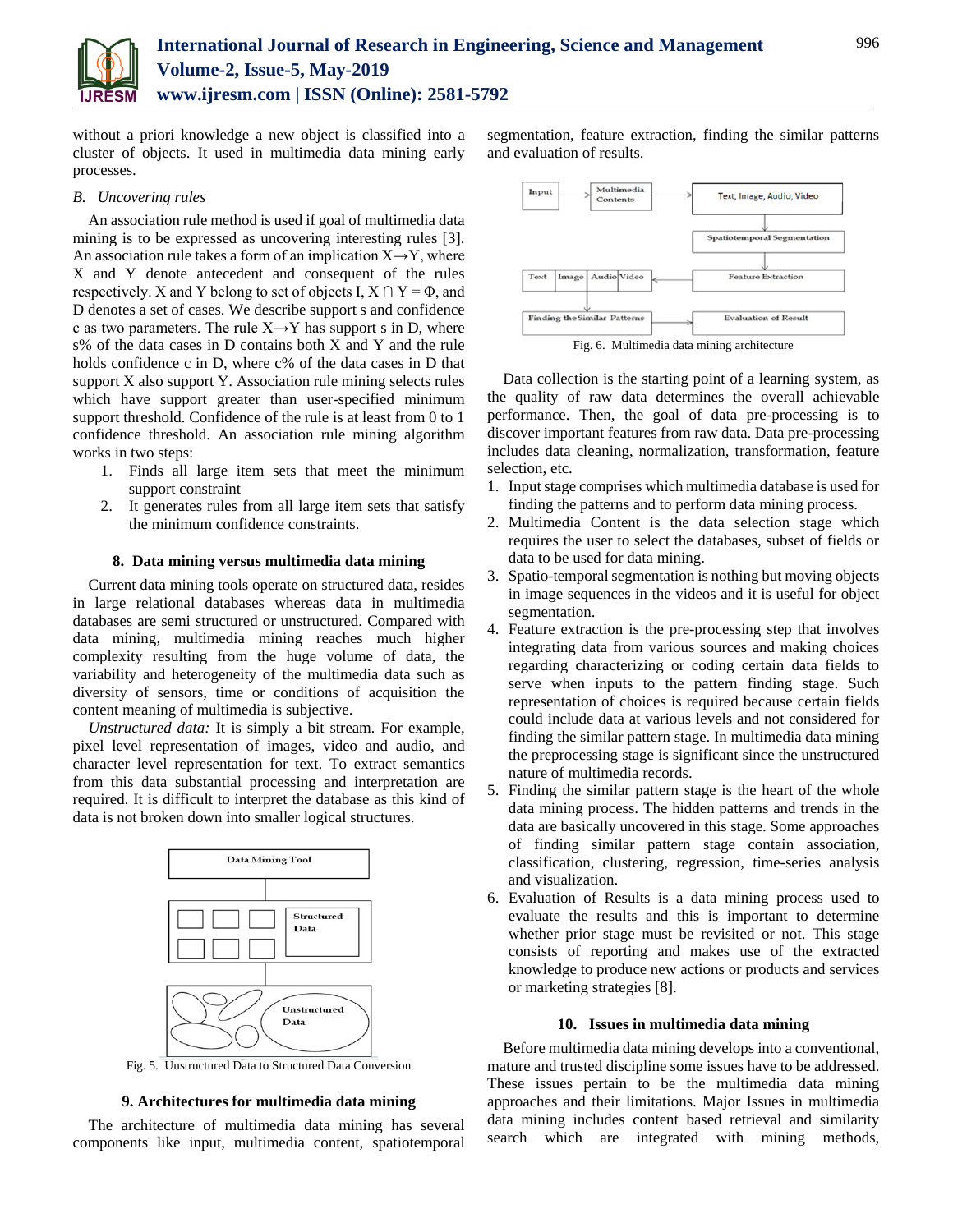

generalization and multidimensional analysis, classification and prediction analysis, and mining associations in multimedia data [6]. Content based retrieval in multimedia is a challenging problem [7]. To gain insight into the meaning contained in databases is objective of multi-dimensional analysis. The multidimensional approach makes navigating the database easier, screening for a particular subset of data, or asking for data in a particular way, and being able to define analytical calculations. The speed of these operations is much quicker and more consistent than in other database structures as the data is physically stored in a multi-dimensional structure [8].

With features extracted from multimedia data an important issue is how features should be integrated for mining and other applications. On each modality most of the multimedia analysis is performed separately, and to arrive at the final decision about input data results are brought together at a later stage. This approach is called late fusion or decision-level fusion. This is a simple approach; we lose valuable information about the multimedia events or objects present in the date.

# **11. Approaches to multimedia data mining**

The integration of storage and search techniques with standard data mining methods is required for multimedia database mining. Promising approaches [4] includes Construction of multimedia data cubes, the extraction of multiple features from multimedia data, and similarity based pattern searching.

*Multimedia data cube:* Primarily on the basis of visual content this facilitates multiple dimensional analyses of multimedia data. Multimedia Miner as a multimedia data mining system prototype has been designed and developed which includes the construction of a multimedia data cube that facilitates multiple dimensional analysis of multimedia data. The mining of multiple kinds of knowledge includes characterization (summarization), discrimination (comparison), classification, association and clustering, in image and video databases.

*Feature extraction:* To extract patterns and derive knowledge from large collections of images, audio and video it takes the information contained in multimedia data. Some features that are used include short-time energy, pause rate, zero-crossing rate, normalized harmonicity, fundamental frequency, frequency spectrum, bandwidth, spectral centroid, spectral roll-off frequency and band energy ratio [9].

*Similarity based pattern searching:* In multimedia retrieval and data mining Similarity search is a crucial task. It can be defined as searching for a set of similar objects to a given query object.

*Database approach:* This approach views multimedia data as structured. Manually or semi-automatically features are extracted. The features or attributes on unstructured data, entail a high level of abstraction. In the features the higher the level of abstraction, the lower the scope for ad-hoc queries.

# **12. Techniques of multimedia data mining**

# *A. Multimedia data mining process using classification rules*

In this approach, main focus is on discovering the semantic structures. We use the classification rule approaches to perform data mining process because this approach only induces absolutely accurate rules. Examples of this work are:

- 1. The hidden markov model.
- 2. Detection of soccer goal shots using decision tree.

# *B. Multimedia data mining process using clustering*

Clustering is a process of organizing objects into groups whose members are similar in some way. It is one of the unsupervised learning data mining technique. In unsupervised classification, the problem is to group a given collection of unlabeled multimedia files into meaningful clusters according to the multimedia content without a prior knowledge. Recent works in this area are:

- 1. Unsupervised neural nets & staff organizing maps
- 2. Incremental clustering at various resolutions, using Haar Wavelet transforms and K- means

# *C. Multimedia data mining process using association rules*

For discovering interesting relations between variables in large databases Association rule learning is a popular and well researched method. There are different types of associations which are association between image content and non image content features. Some early examples are:

- Image classification method by using multiple level association rules based on image objects.
- A multi relational extension to FP-tree algorithm to accomplish association rule mining task effectively.

# *D. Multimedia data mining through statistical modeling:*

In this approach, a collection of annoted images is used to build models for joint distribution of probabilities that link image features and keywords [4]. An early example of this work is:

A simple occurrence model to establish links between words and partitioned image regions.

# **13. Applications of multimedia data mining**

There are various applications [2] [9] of multimedia data mining some of which are as follows:

*In digital libraries:* The retrieval collection storage and preservation of digital data is performed in the digital library. To fulfill this purpose, there is a need to convert different formats of information such as text, images, video, audio, etc. While conversion of the multimedia files into the libraries data mining techniques are popular.

*For traffic video sequences:* To discover important but previously unknown knowledge the analysis and mining of traffic video sequences such as vehicle identification, traffic flow, queue temporal relations of the vehicle at intersection, provides an economic approach for daily traffic monitoring operations.